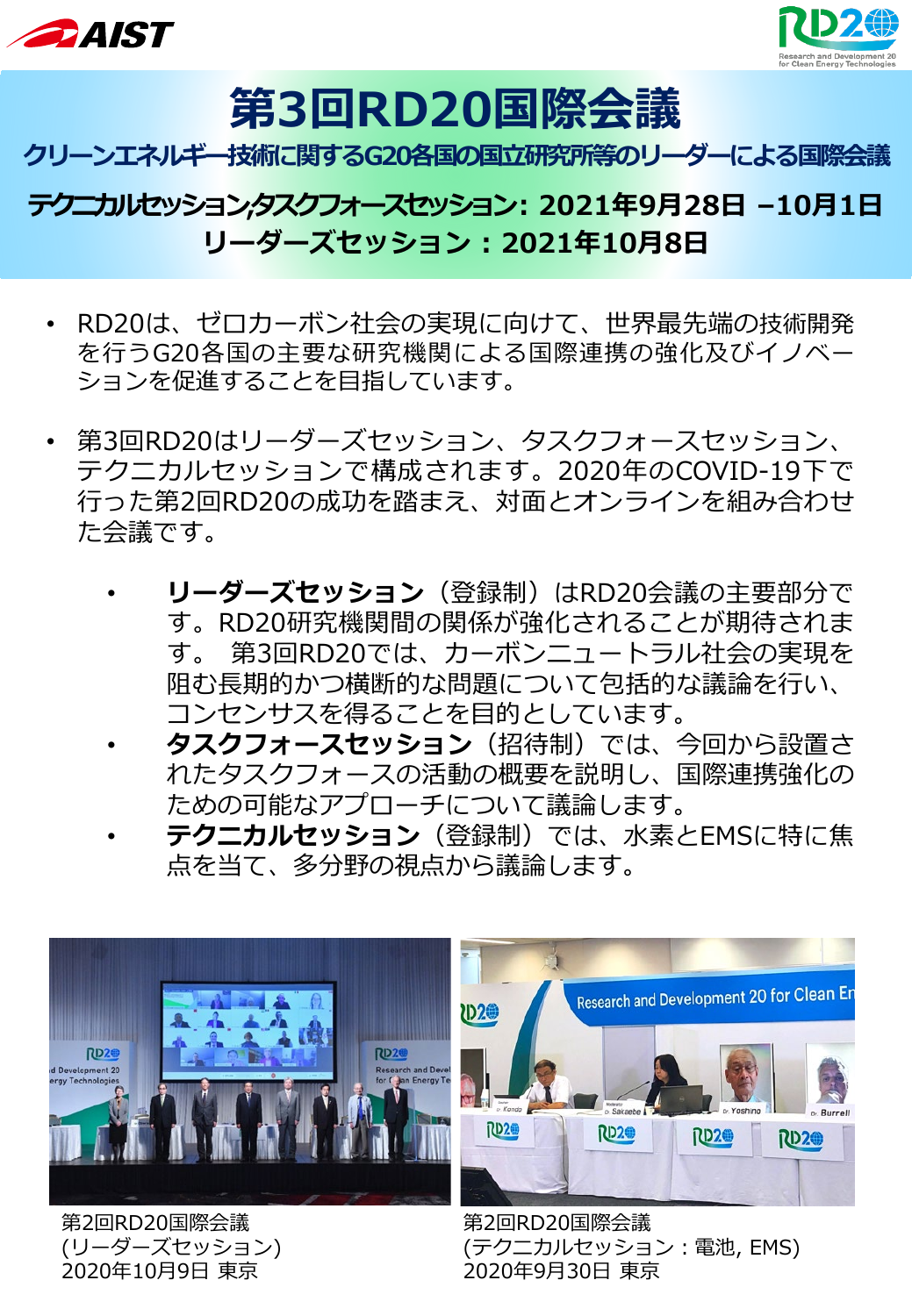![](_page_1_Picture_0.jpeg)

![](_page_1_Picture_1.jpeg)

# **テクニカルセッションプログラム**

# **2021年9月29日ー10月1日** オンライン

20:00-22:00(日本時間)

#### 9月29日テーマ1 **脱炭素化に向けたアプローチ**(全体論とセクター別観点)

カーボンニュートラル社会の実現のためには技術別の議論だけでなくセクター(部門)ごとの課題の抽出と解 決策の議論が必要である。本セッションは、セクター別の脱炭素化にフォーカスし、総論および、建物・電 力・産業セクターの現状と課題について講演して頂き、最後にセクター別の脱炭素化の今後の方向性について パネルディスカッションを行う。

| <b>Speaker</b>                | Job Title, Affiliation                                                                           | <b>Presentation Title</b>                                                                                                     |
|-------------------------------|--------------------------------------------------------------------------------------------------|-------------------------------------------------------------------------------------------------------------------------------|
| Mr. Kobad<br><b>BHAVNAGRI</b> | Decarbonization,<br>Industrial<br>Global<br>Head<br>nt.<br><b>Bloomberg NEF</b>                  | Achieving a Green Industrial Renaissance                                                                                      |
| <b>Mr. SEGAWA</b><br>Yuta     | Institute of Technology, Center for<br>Energy<br>Engineering, Shimizu Corporation                | Development and initiatives of hydrogen utilization<br>technology in the buildings to realize zero emission<br>town with AIST |
| Dr. Aqil JAMAL                | Chief Technologist, Carbon Management Division,<br>Research and Development Center, Saudi Aramco | Technology Challenges and Opportunities in Direct<br>Air Carbon Capture                                                       |
| Mr. KAITA Keiji               | President, Carbon Neutral Advanced Engineering<br>Development Center, Toyota Motor Corporation   | Toyota's Research & Development toward Carbon<br>Neutrality                                                                   |

#### 9月30日テーマ2 **セクター共通課題としての水素の社会受容性**

水素、特にグリーン水素は全セクターに跨る脱炭素化の共通基盤であるが、今後の普及拡大のためには社会受 容性の向上が課題である。本セッションは、水素の社会受容性にフォーカスし、エネルギーシステム全体の社 会受容性、水素の社会受容性、爆発などの安全性リスク評価などの現状と課題について講演して頂き、最後に 水素の安全性・リスク等についての今後の課題と国際連携が果たすべき役割についてパネルディスカッション を行う。

| ____                             |                                                                                                                                                                                             |                                                                                                                                   |
|----------------------------------|---------------------------------------------------------------------------------------------------------------------------------------------------------------------------------------------|-----------------------------------------------------------------------------------------------------------------------------------|
| Speaker                          | Job Title, Affiliation                                                                                                                                                                      | <b>Presentation Title</b>                                                                                                         |
| Dr. Elisabeth<br><b>DÜTSCHKE</b> | Coordinator of Business Unit Actors and Social<br>Acceptance in the Transformation of the Energy<br>System, Fraunhofer Institute for Systems and<br>Innovation Research (Fh-ISI)            | Social Acceptance for Hydrogen as an Option to<br>Decarbonise the Energy Sector                                                   |
| Dr. ONO Kyoko                    | Senior Researcher, Research Institute of Science for<br>Safety and Sustainability, National Institute of<br>Advanced Industrial Science and Technology (AIST)                               | Quantification of<br>public<br>acceptance<br>and<br>identification of acceptance factors on hydrogen<br>fueling stations in Japan |
| Dr. François<br><b>GIRARD</b>    | Research Council Officer, Technical<br>Leader<br>Hydrogen and Fuel Cell Technologies, National<br>Research Council Canada (NRC)                                                             | R&D for Safe Implementation of Canada's Hydrogen<br>Strategy                                                                      |
| Dr. Laurent<br><b>ANTONI</b>     | Hydrogen Public Affairs Manager, Commissariat à<br>l'énergie atomique et aux énergies alternatives,<br>Laboratoire d'Innovation pour les Technologies des<br>Energies Nouvelles (CEA-LITEN) | Harmonising standards, removing barriers                                                                                          |

#### 10月1日テーマ3 **次世代エネルギー制御システム**

カーボンニュートラル社会の実現には再生可能エネルギーの大量導入が必要であるが、変動再エネ(VRE)の 導入拡大と電力系統の安定化は二律背反であり新しいEMSが必要である。本セッションはEMSにフォーカスし、 総論およびシミュレーションや、パワーエレクトロニクス、ゼロエミッションのためのEMS、実際の取り組み などについて講演して頂き、最後にEMSの今後の課題と国際連携が果たすべき役割についてディスカッショ ンを行う。

| Speaker                            | <b>Job Title, Affiliation</b>                                                                                                                                                                                       | <b>Presentation Title</b>                                                             |
|------------------------------------|---------------------------------------------------------------------------------------------------------------------------------------------------------------------------------------------------------------------|---------------------------------------------------------------------------------------|
| Mr. Stefan P.M.<br><b>CHANTREL</b> | Research Fellow, Department Smart Grid ICT,<br>Fraunhofer Institute for Solar Energy Systems (Fh-<br>ISE)                                                                                                           | Variable Renewable Energy in Germany and Energy<br>Management                         |
| Dr. YAMAGUCHI<br>Hiroshi           | Director, Advanced Power Electronics Research Role of Power Electronics in Energy Management<br>Center, AIST                                                                                                        | System                                                                                |
| Dr. John WARD                      | Research Director of the Energy Systems Research Getting to 100% - reliable operation of the<br>Program, Commonwealth Scientific and Industrial Australian electricity grid<br><b>Research Organisation (CSIRO)</b> | with high<br>variable<br>renewable energy                                             |
| <b>Dr. Cherif ASSAF</b>            | Programme Director, Multi Energy Systems and<br>Grids,<br>Research Institute,<br>Energy<br>Nanyang<br>Technological University (NTU)                                                                                | Distributed Energy Resource Management Systems<br>for the Next Generation Energy Grid |

※ 使用言語:英語 (同時通訳<英→日>あり)